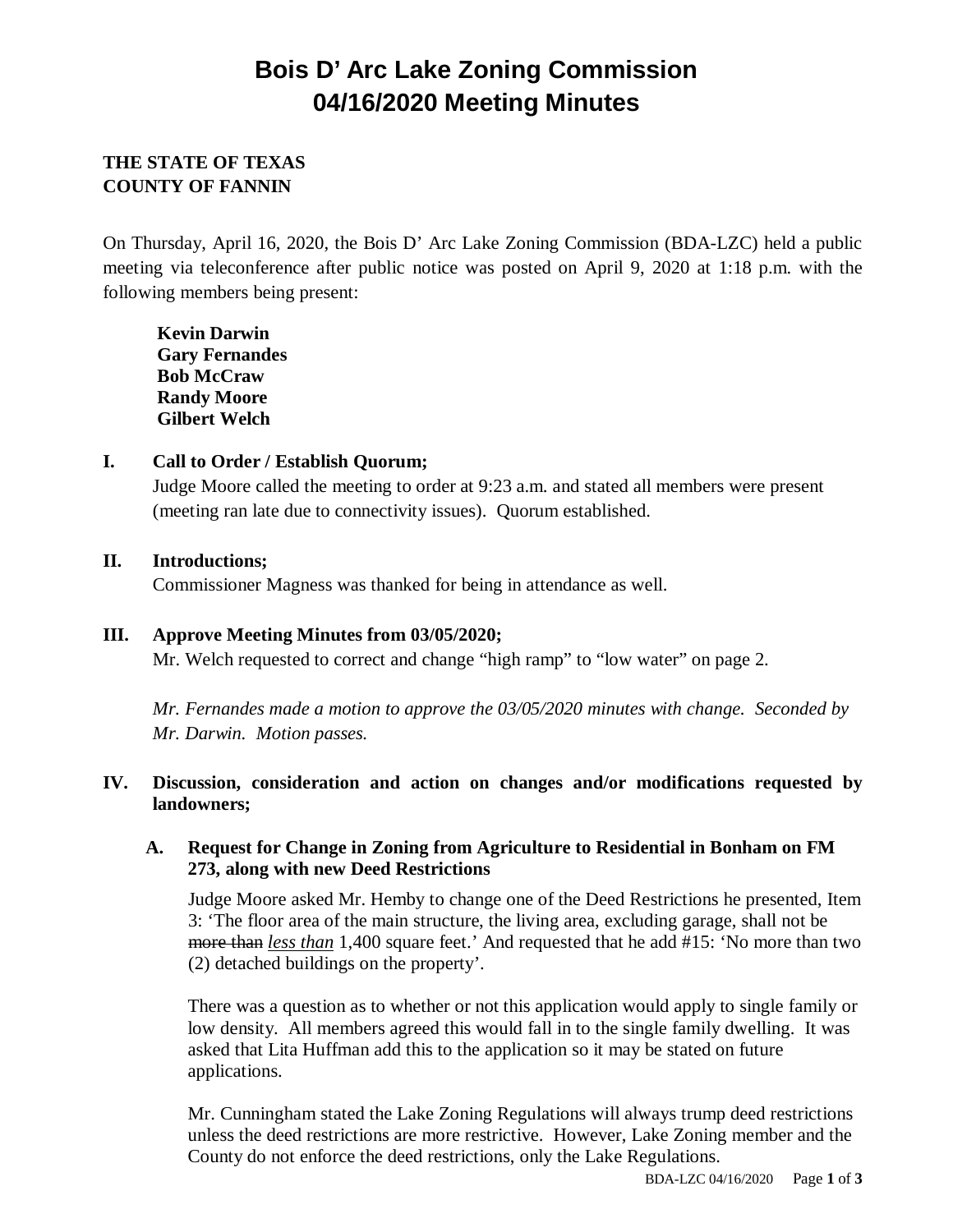Mr. Welch mentioned the deed restrictions will enhance the quality of life. Mr. Fernandes agreed.

Mr. Hemby stated he will attach the deed restrictions to the plat and file with the County and that he will revise the deed restrictions per the aforementioned requests.

*Mr. McCraw made a motion to move forward with the recommendation to Commissioners Court for their action. Seconded by Mr. Welch. Motion passes.*

Judge Moore thanked Mr. Hemby for the additional deed restrictions.

Judge Moore stated that Freese and Nichols are putting in for an award to the American Planning Association for the writing of the Comprehensive Plan and the Zoning Regulations for Bois d' Arc Lake. Both Mr. Welch and Mr. Fernandes agreed they did a great job.

Mr. Welch mentioned he is a little put off with NTMWD for not getting back with them about the boat ramps as this affects our citizens. Mr. Fernandes stated agreement that it keeps citizens from being able to build and affects the tax base of the County.

Judge Moore asked Commissioner Magness who was on the call how he felt about putting an item on the Commissioners Court agenda to send a letter to NTMWD. Com. Magness felt it was a great idea.

#### **V. Public Forum**

*There were no public comments.*

#### **VI. Set next BDA-LZC Regular Meeting date**

*Mr. Darwin made a motion to set the next BDA-LZC meeting for May 7, 2020 at 9:00 a.m. Seconded by Mr. Fernandes. Motion passes.*

Mr. Fernandes asked if there was any update for Covid-19. Judge Moore gave an update citing his conversations with Dr. Froelich, County Health Authority, regarding the current case count and with Joel Massey, Regional Medical Director for Public Health Regions 2/3.

Judge Moore further stated he has spoken with a manager at Walmart regarding asking their employees to wear face masks.

Mr. Fernandes specified Puckett Family Clinic's need for PPE. Judge Moore said he will have the County EMC contact Mr. Paul Puckett.

#### **VII. Adjourn**

 *Mr. Welch motioned to adjourn. Seconded by Mr. McCraw. Motion passes.* 

#### **Meeting adjourned at 10:20 a.m.**